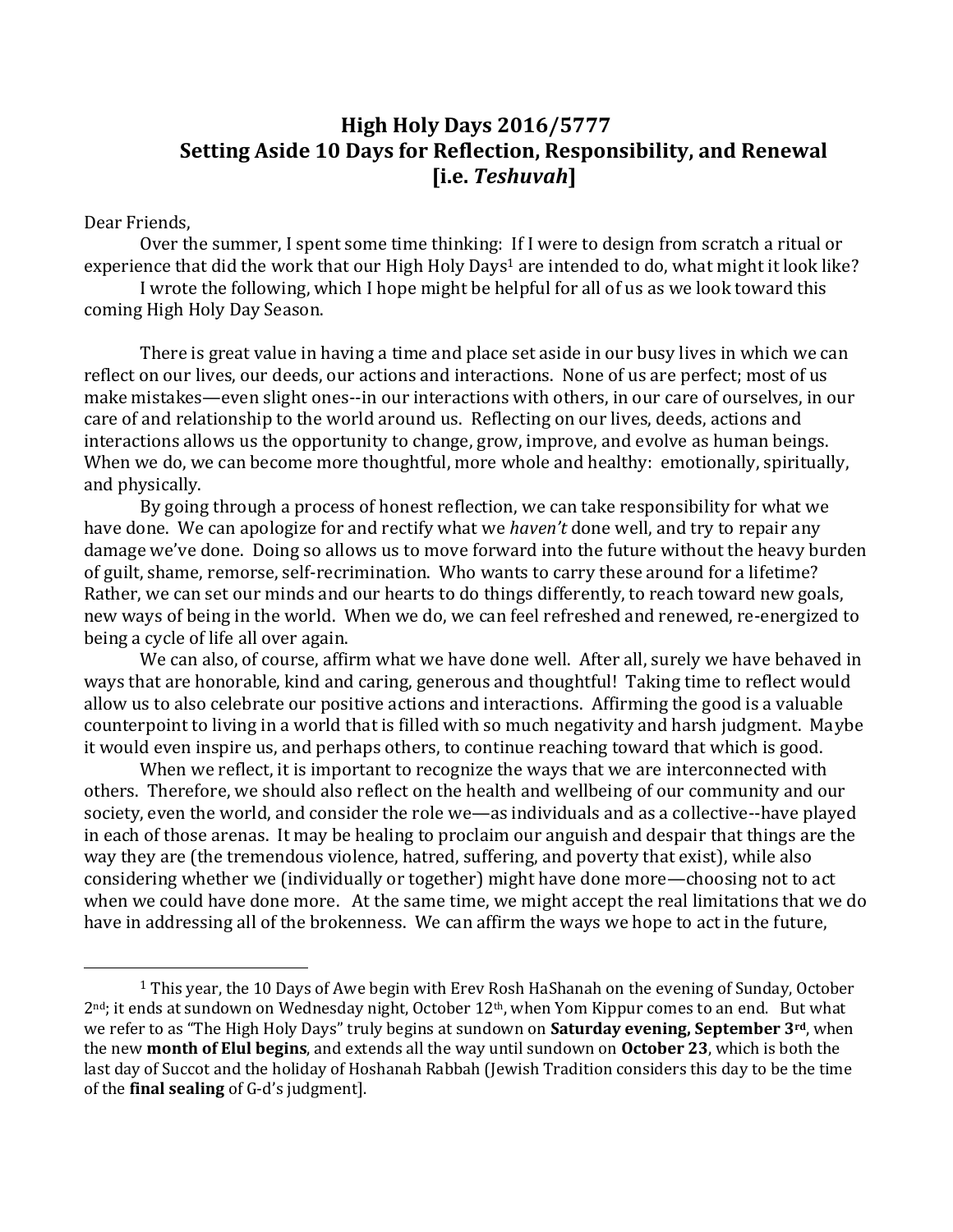doing what is within our power and our capability. Here too, doing so might allow us to let go of the guilt, shame, regret, and self-recrimination we may feel, and move forward into the future with a renewed sense of energy and commitment.

We can do this work alone, or we can do it in the company of others who also set this time aside to reflect and recommit. Surrounded by others who are similarly engaged gives greater power to the experience. Our efforts are witnessed by others, just as we witness others' efforts. Though we may not know the details of each other's lives, deeds, actions and interactions, being present with one another helps us, in a sense, hold each other and our own community accountable.

In this time of reflection, acknowledgment, accepting of responsibility and affirming the good, are there particular words that we should say or rituals that we should perform? We could write and create them ourselves, or borrow from different cultures and traditions. We could also draw on words, images, melodies and rituals that are familiar to us as well as those that are new. By drawing on those that are familiar and have history, we can place ourselves in a broader context. They might help us feel connected to our ancestors, to other Jews in other times and places. On the other hand, we can also use new words, new metaphors, and new rituals that have been written and created by people in our own day and time, perhaps allowing us to better reflect our own lived experience.

To whom or what do we speak those words, offer these rituals? In our world, the presence of that which our ancestors called G-d seems remote, inaccessible. We could simply offer up our words and our rituals to the Universe. Or we could offer them up to that which encompasses our universe and universes beyond—whether we call that something G-d, *Adonai, Elohim, HaShem*2, *HaMakom,<sup>3</sup> Mekor Ha'Chaim,<sup>4</sup> Eyn Sof*. <sup>5</sup> Whatever we call It, when we send the prayers and the meditations of our hearts out into the world, we hope--in some way we cannot fully understand- that they will be heard.

#### **So, what could prayer/ritual/worship that does all of these things look like?**

1. Creating Sacred Space

A. We need a place where we can quiet our minds and our hearts down. We need to prepare ourselves for the important work that we will do—alone and together. We need to know the others with whom we will do this work, and feel a sense of connection and appreciation of them, even if we may not know them well. We need to feel safe.

- a. Music and melodies that are familiar, that touch something deep inside are helpful to do this. They can help us relax, they can be touchstones, they can strike resonant chords inside. Their beauty can simply lift us or make us feel good.
- b. We need to acknowledge and greet the others who are doing this work with us. Some we haven't seen for some time; we need to catch up and reconnect. Seeing others whom we haven't seen for some time, as well as seeing people we do not

 $\overline{a}$ 

<sup>2</sup> HaShem means "The Name," paradoxically indicating that which is truly beyond *all* names.

<sup>3</sup> the Place

<sup>4</sup> the Source of all Life

<sup>&</sup>lt;sup>5</sup> That which is without end. All of these names could be used instead of pronouncing the letters yud, hay, vav, or hay, which we no longer attempt to pronounce.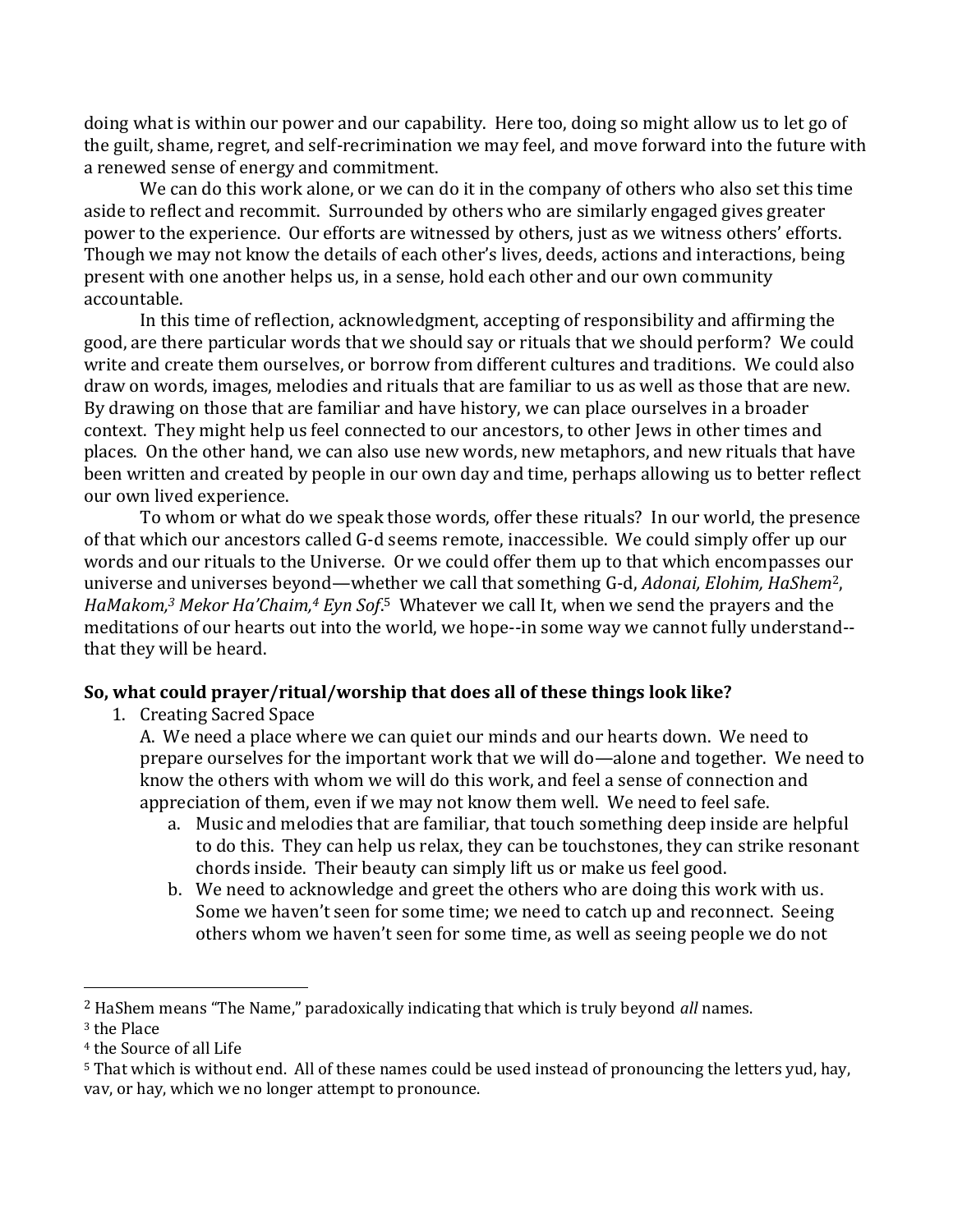know at all, stirs things inside: some good, some difficult. It is good to acknowledge and accept the mixture of feelings.

- c. We need to prepare ourselves to do the work we will do over this period of time. We need to do whatever is necessary to not be distracted, to be as fully present as possible: turn off cell phones, get physically comfortable. We can close our eyes (or not) and go inward for a few moments to become aware of our feelings: are we feeling openness, resistance, fear, excitement, hope, discomfort? It is good to acknowledge this mixture of feelings too.
- d. We might find it helpful to quietly read some pieces that help put us in the proper mood.
- e. We can light candles as a way to mark the change in time and space. Lighting of candles is a universal way of helping to make a space feel special and sacred, and signals that from the moment the candles are lit we have entered into a different space/time.
- f. We can dress in special clothing to help us feel that this time is different.

#### **The prayers of our hearts**

We could just say whatever is in our heart. But as Abraham Joshua Heschel wrote, "We do not realize how much we acquire by dwelling upon the treasures of the liturgy until we learn how to commune with the spirit of Israel's prophets and saints. It is more inspiring to let the heart echo the music of the ages than to play upon the broken flutes of our own hearts. . . . It is good that there are words sanctified by ages of worship, by the honesty and love of generations. If it were left to ourselves, who would know what word is right to be offered as praise in the sight of G-d or which of our perishable thoughts is worthy of entering eternity? On the other hand, one may ask: Why should we follow the order of our liturgy? Should we not say, one ought to pray when he is ready to pray? The time to pray is all the time. There is always an opportunity to disclose the holy, but when we fail to seize it, there are definite moments in the liturgical order of the day, there are words in the liturgical order of our speech to remind us. These words are like mountain peaks pointing to the unfathomable . . ." (Heschel, Abraham Joshua, Man's Quest for God: Studies in Prayer and Symbolism, p. 33, Charles Scribner's Sons, New York).

I believe that we can use the prayers of Jewish Tradition as a jumping off point, a kind of chariot that will carry the prayers of our own hearts even higher.

#### **Using Mishkan HaNefesh: The Reform Movement's new High Holy Day Machzor**

Last summer, with the help of a generous donor, we were able to purchase the Reform Movement's new High Holy Day machzor, *Mishkan HaNefesh*. The traditional machzor that has been passed down to us has many, many prayers with particular histories and layers of meaning. Our new machzor has most of those traditional prayers, but also new interpretations, additional poetry, material for text study, and much, much more. We could study the machzor for months before the High Holy Days so that we would have a better understanding of how best to use it so that we get the most out of it during the High Holy Days themselves. But I imagine it is unlikely that most people would do this. And so, what follows is a brief guide to help you travel through the High Holy Days with *Mishkan HaNefesh* as the manual and guide for your journey. The editors have written that the machzor is [only] a *tool* for exciting and transformative worship: ". . . .what matters is not "mastering the book, but rather allowing the book to help us experience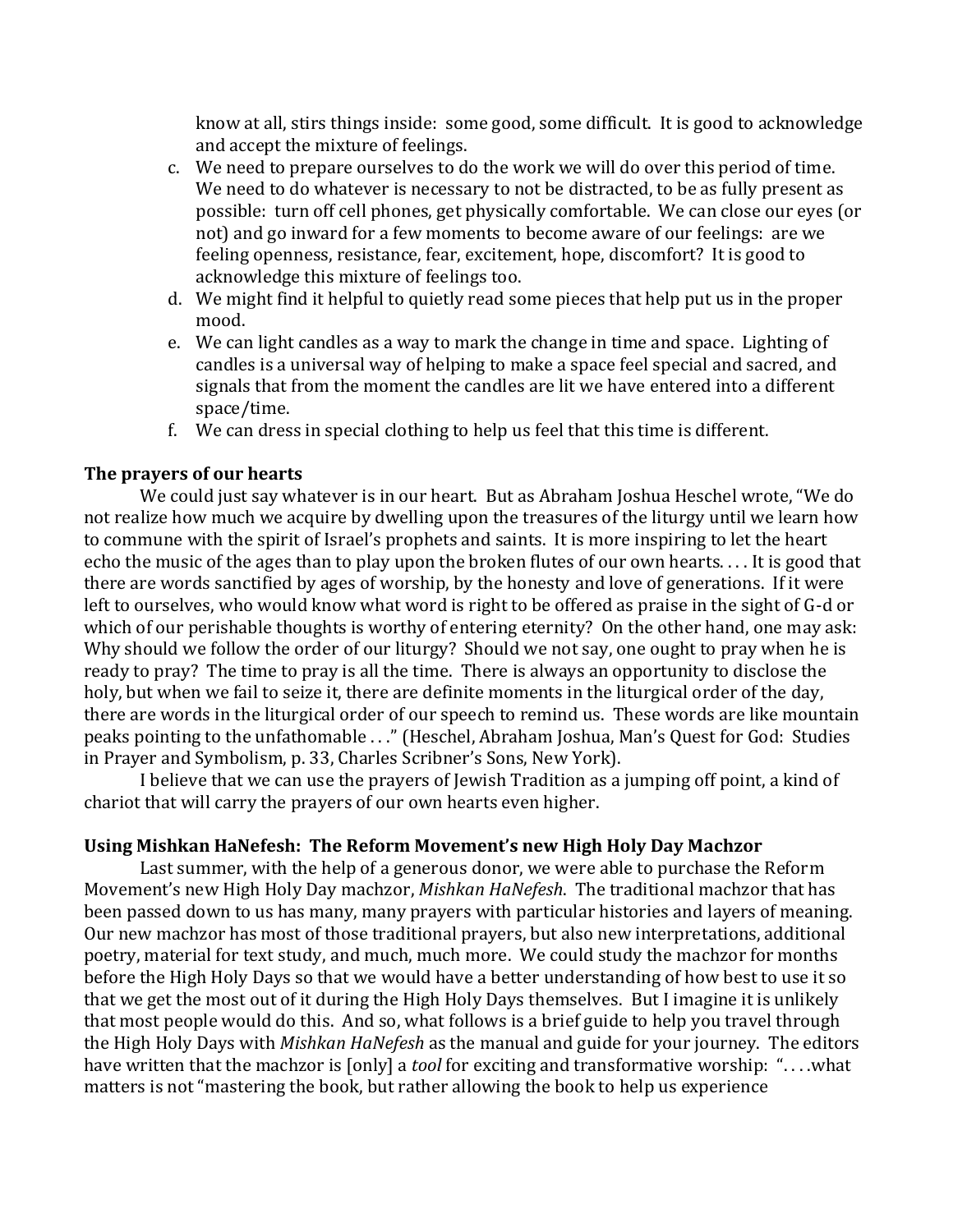transformative, sacred moments." (Introduction, *Divrei Mishkan HaNefesh*, Central Conference of American Rabbis, 2016/5776, p. 2).

#### **Some key features:**

The name: *Mishkan HaNefesh:*

The word *mishkan* means "a sacred dwelling place." The Hebrew root of the word, *sh-k-n*, means G-d's presence; the *mem* at the beginning signifies a place. It reminds us of the *mishkan* in ancient Jerusalem where G-d's sacred presence was said to have dwelt. It was chosen to suggest the idea that Jewish people and their families come together in a particular space in order to engage in communal worship.

The word *HaNefesh* means "the soul." The editors of this particular machzor chose it because they believe that the most fundamental work of the Days of Awe must be performed by the individual. These days invite us to conduct a *cheshbon hanefesh*—an accounting of the soul: a fearless moral inventory of our actions and interactions. Traditionally, though we must also engage in a collective *cheshbon haNefesh*, a fearless moral accounting of the deeds of our community, our society, even all of humanity living at the present time, this machzor focuses more on the experience of the individual worshipper—providing opportunities to engage in personal prayer or reflection, even if the congregation as a whole has moved on to a new page. Individual worshippers are encouraged to explore the book on their own and at their own pace, even if that means that they don't keep up with congregation.

## **A few general explanations:**

- Each service in *Mishkan HaNefesh* begins with a thematic phrase that seeks to highlight the essence of the service. The goal is not to reduce a service to one line but to help the person praying grasp a major motif.
- The pages are purposely laid out: on the right side is the more traditional rendering of the prayer, and on the left side, a more creative approach.
- White pages have three basic elements: a traditional Hebrew prayer, a faithful translation, and a transliteration;
- Gray-tinted pages offer alternative translations, poems, counter-texts, and creative readings.
- Pages with a blue background, set off with a black border, are meant to be read or studied silently.
- There are sidebars on the margins to help the worshipper follow the structure of the service.
- Italics indicate scriptural verses, not responsive readings (as previous Reform *siddurim*  indicated). This gives the congregation more choices with how particular prayers or readings might be said.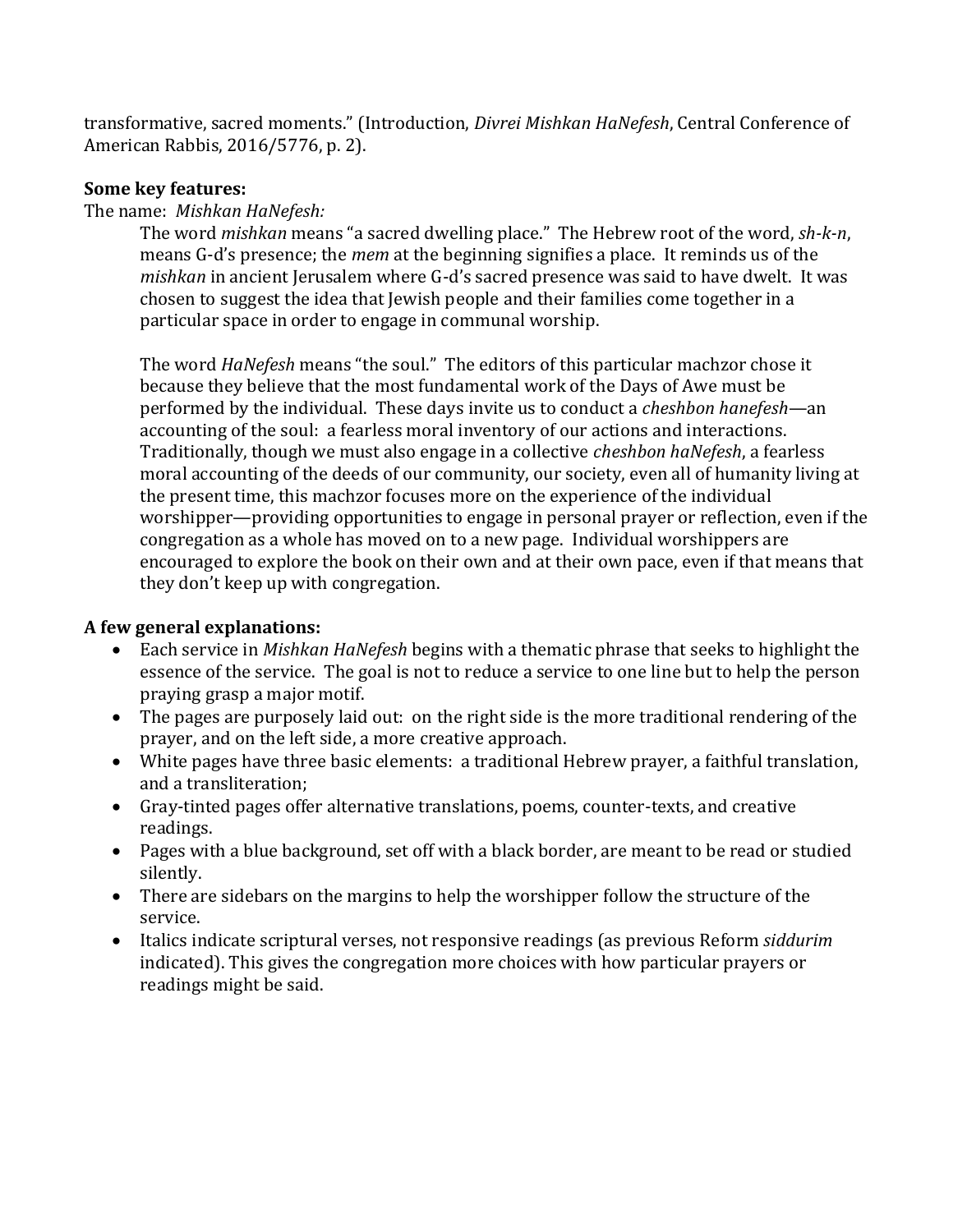## **Specific Services: Erev Rosh Hashanah:**

As explained above, each service in Mishkan HaNefesh begins with a thematic phrase that seeks to highlight the essence of the service. The phrase "*Avinu Malkeinu*, renew us" is the phrase for Erev Rosh HaShanah. It encapsulates the essential message of the Days of Awe: We gather to ask that G-d's judgmental side (*Malkeinu)* be diminished just as G-d's compassionate side (*Avinu*) be heightened. **Ideally, we would mirror this transformation in our own attitudes toward others and ourselves.**

## **Rosh HaShanah Morning**

The overall motif of this service is the sounding of the shofar. The editors of Mishkan HaNefesh, decided to divide the Shofar service into three sections placed at different points in the service in order to bring greater attention and focus to the meaning of each section. This year at Kol Haneshamah, we will experiment with dividing it into three sections, as the editors suggest.

#### **Kol Nidre**

The motif of the evening service is a verse from the Book of Numbers in which G-d accepts the forgiveness of the recalcitrant Israelites. The idea is that forgiveness from G-d is a given. Therefore, the drama of Yom Kippur is not in the question of whether or not G-d will be compassionate, but in whether or not we will be compassionate with ourselves and with each other, even as we submit our entire selves for review.

#### **Yom Kippur Morning**

The motif for this service, taken from the traditional Reform Torah reading for the morning, speaks of standing before G-d. It draws on the theme of the renewal of the covenant as well as imagery of standing in judgment. Beyond the image is the continuation of the Torah reading and its vital message: repentance is not too far from us.

## **Yom Kippur Afternoon**

The overarching theme of the afternoon service in Mishkan HaNefesh is *tikkun midot hanefesh*—healing or repair of the qualities or personality characteristics of the soul. It offers a focus on ethical virtues, known as *middot* in *Mussar* literature (*Mussar* is a movement that began in the nineteen century that focuses on refining our ethical character by working on various qualities of *middot*).

## **Neilah (Closing Service)**

This service reflects the idea that time is running out for repentance, which at the same time expressing relief that G-d anxiously desires our return. In addition to some of the traditional parts of the service, it includes a litany of good deeds that we have performed in the year gone by. We hope to be able to enter into the new year renewed, re-energized, inspired, and eager to engage more fully in life.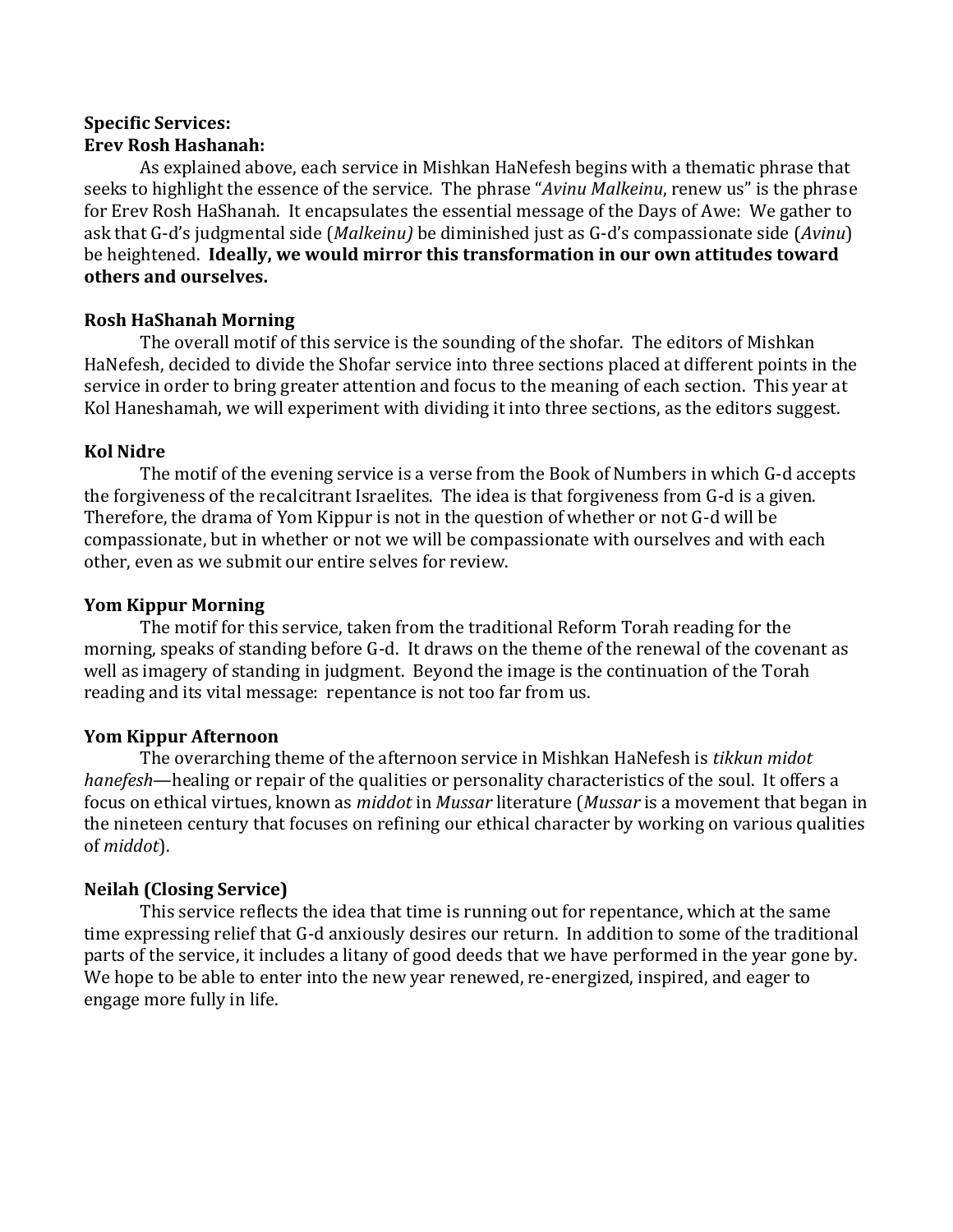## **Counting the Days**

Beginning at sundown on September 3<sup>rd</sup>, the month of Elul begins. The month of Elul is a period of preparation for the more intense *teshuvah* work that will be done during the High Holy Days themselves. You may want to use the calendar pages below as a way to be more aware of the passage of time, leading up to Erev Rosh HaShanah, through Yom Kippur, through Sukkot, and finally, to the conclusion of Hoshanah Rabbah, which Jewish Tradition teaches is the absolutely last chance for *teshuvah*. You might want to use some of the following texts to help you with your *teshuvah* work.

# **General Guide to the Teshuvah Process**

*"All the month of Elul before eating and sleeping, let every person sit and look into his/her soul, and search his/her deeds, that that person may make confession." [Maharil]*

A. Evaluate your actions/interactions over the past year. Spend time each morning or at some point during the day considering your actions. You might want to explore either alone or with a friend/spiritual buddy.

B. Judaism teaches that we transgress, or "sin," we "miss the mark"—as in an arrow that is shot, but misses the bull's eye of the target. As you consider your actions/interactions of the past year, identify those in which you missed the mark. Were others hurt as a result of your

actions/interactions? Did you hurt yourself or fall short of what was expected/asked of you? Did you fail to fulfill any of the sacred obligations [mitzvoth] of Judaism, that you have taken on as part of your own Jewish practice? Did these violate your own sense of covenantal responsibility to G-

d/Judaism/The Jewish People/Humanity-The Universe? Assess what would be necessary, as you go forward, to act in a way that is in greater alignment with your "higher self."

C. After you have considered your actions, acknowledge to another person those actions for which you need to do *teshuvah*.

D. Ask G-d/the Source of All for the wisdom and the guidance to allow you to undertake the process of *teshuvah*.

E. Consider those individuals whom you may have hurt or harmed, so that you may, during the High Holy Days, ask their forgiveness. Consider whether you have hurt or harmed yourself. Consider if you have hurt or harmed the world in which we live.

F. To help you in the *teshuvah* process, it is customary to read Psalm 27 every morning during Elul. Some options for using the Psalm: 1) Read through the psalm (below), and see if a word or phrase catches your attention. Allow yourself to meditate/reflect quietly on that line or phrase or word for some time. See what arises in you. Offer a prayer from your heart in response. 2) Read through the entire psalm, focusing on a different line each day. See what arises. 3) Choose one line or phrase from the psalm; journal or draw your reflections

G. It is also customary to hear the shofar blown every morning during the month of Elul, as a way of "waking up" and paying attention to what you've been denying. You can hear the shofar by clicking on this link: [http://www.jewishmag.com/71mag/shofar/shofar.mp3.](http://www.jewishmag.com/71mag/shofar/shofar.mp3) If you are unable to hear a shofar blown, create a physical act that you do every morning to help you "wake up" spiritually and emotionally (i.e. Ring a bell, hit a drum, etc.)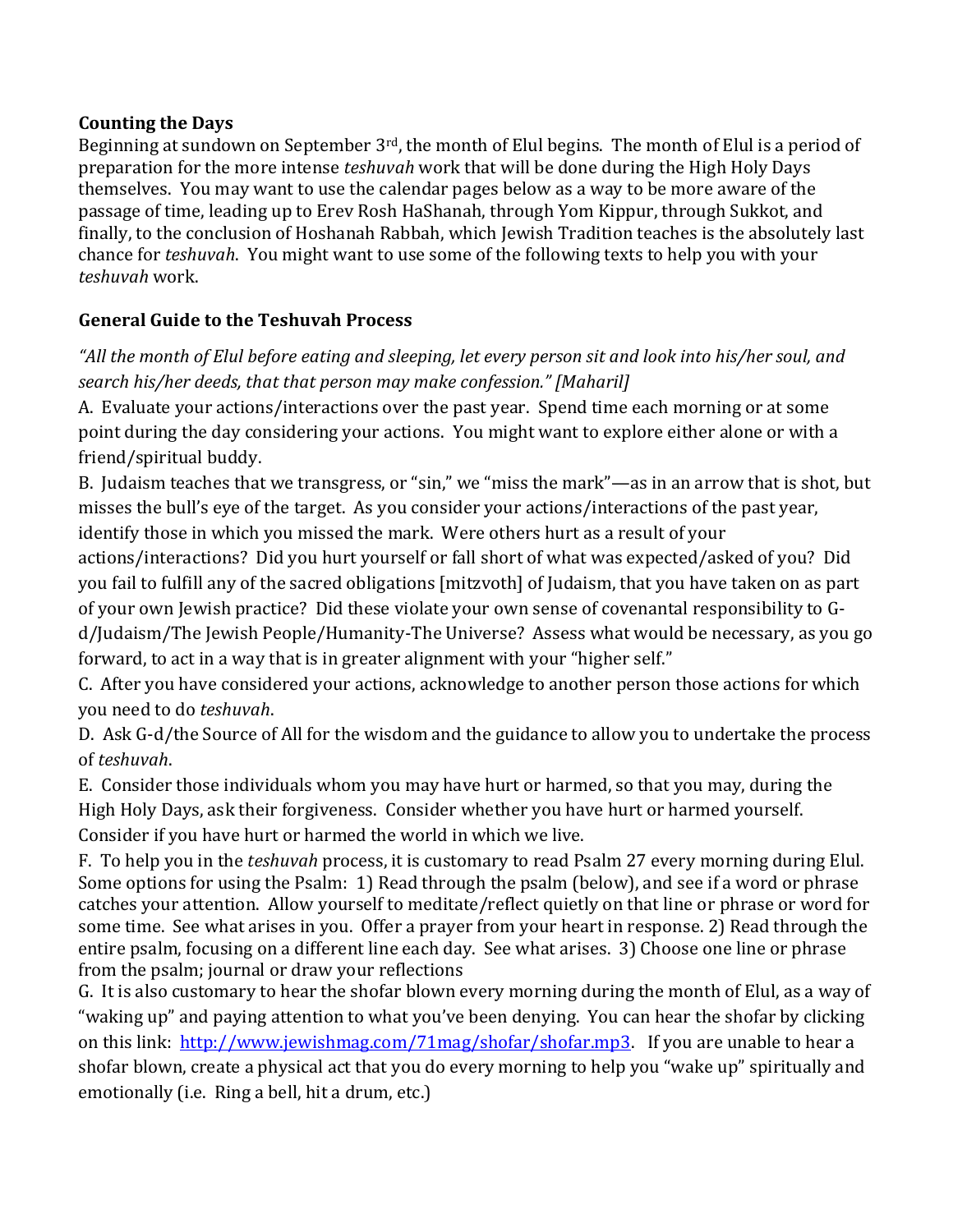# *Psalm 27*

*The Eternal is my light and my help; whom shall I fear? The Eternal is the stronghold of my life; whom should I dread? In my very guts came evil to gnaw and consume me, But these my troubles, my enemies, stumbled and fell. Though an army may encamp against me, my heart will not fear. Though war rise up against me, even then I will keep faith. One thing I ask of the Eternal, only one thing I seek- that I may dwell in the house of the Eternal all the days of my life, to gaze upon the beauty of the Infinite One, to visit G-d's temple. For The Eternal hides me in G-d's sukkah on the day of evil, grants me the protection of G-d's tent. G-d lifts me upon a rock. And now my head will be uplifted--above my enemies all around me, In the tent of the Eternal I offer offerings with a shofar blast I sing and chant praise to the Eternal. Hear my voice, O G-d, when I cry aloud! Have mercy on me, answer me! It was on Your behalf that my heart said: Seek my face!" It is Your face, O G-d, that I will seek. Do not conceal Your face from me, Do not, in your anger, set Your servant aside. You have been my help before; Do not now cast me off--do not desert me! O G-d, my deliverer. Though my father and mother abandon me, The Eternal One will gather me together. Teach me your path, O G-d, and lead me on a smooth and well-kept road-- Because there are those who lie in ambush for me. Do not hand me over to the will of my adversaries, for lying witnesses have arisen against me--whose every breath does violence. If I had not kept trusting that I would see the Eternal's goodness, While I was still in the land of the living! Wait for the Eternal Be strong, and let your hearts take courage. Wait for the Eternal.* **Some Teachings/Reflections/Texts on Teshuvah**

Forgive your neighbors for their wrongdoings,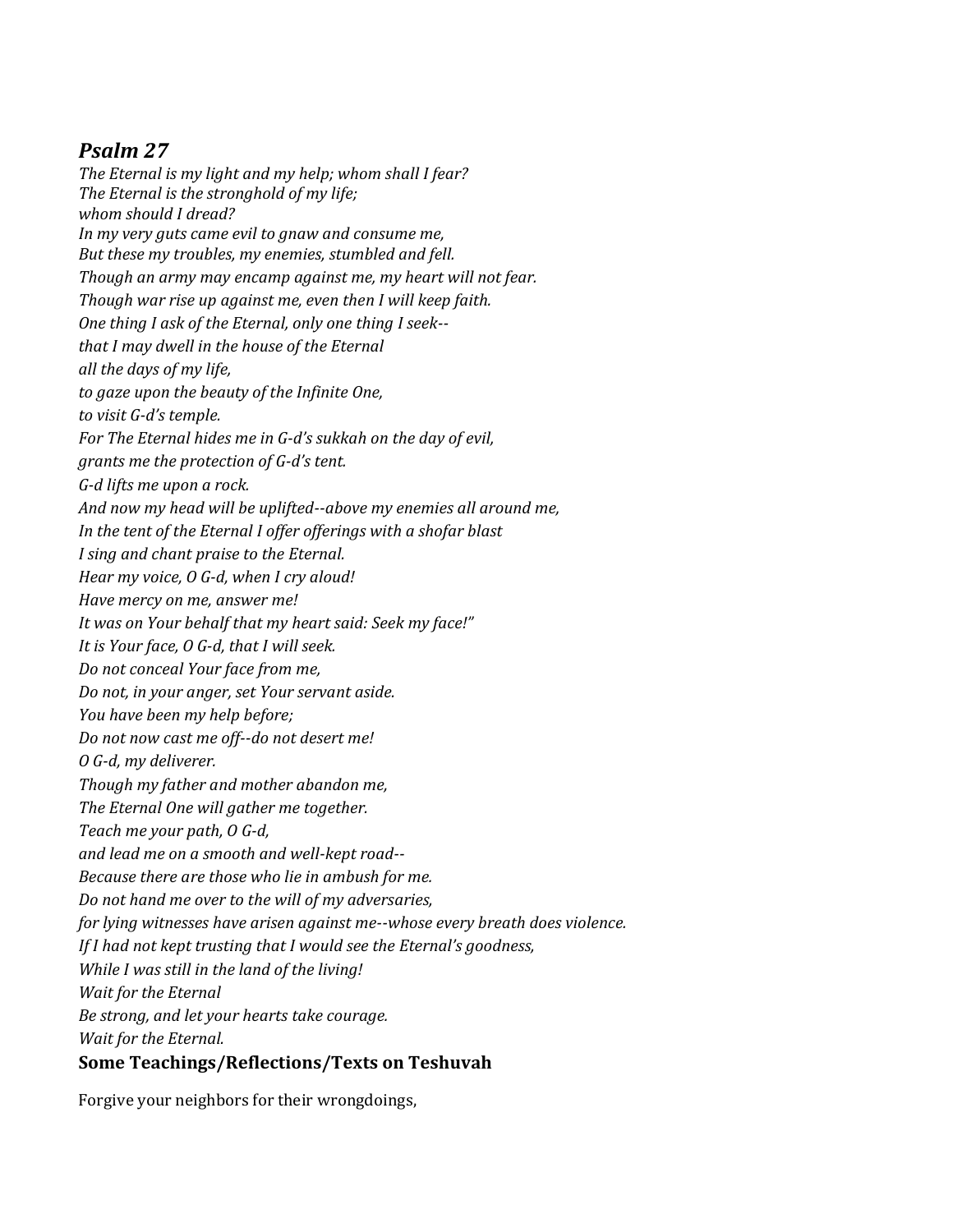And then your sins will be forgiven when you pray. Should one person cherish anger against another, And then ask for healing from G-d? Does that person have no mercy for a person like him/her self, And yet pray for personal sins? (Ben Sira 28:2-4)

Every human being is tied to G-d by a rope. If the rope breaks, and is later fixed with a knot, that individual is connected ever closer to G-d than if there had never been a break in the rope. Thus, errors, mistakes, and failures have the potential of drawing us even closer to G-d.(Hasidic Teaching)

He answered: What is G-d? The totality of souls. Whatever exists in the whole can also be found in the part. So in any one soul, all souls are contained. If I turn, in *teshuvah*, I contain in me the friend whom I wish to help, and he contains me in him. My *teshuvah* makes the him-in-me better and the me-in-him better. This way it becomes so much easier for him-in-him to become better. (Pinchas of Koretz)

The one who erred should desert his/her wrongdoing, remove it from his/her thoughts, determine in his/her heart not to do it again ...

The person should make confession with the lips and utter the matters about which the heart is determined. He/she should cry continually before G-d with tears/supplications.

He/she should do charitable deeds according to his/her ability.

It is praiseworthy for the person to confess the error before others (this applies only to transgressions between one person and another, not to those between one person and G-d. These should be kept private). The sins/transgressions between people are never pardoned until the person makes restitution and appeases the wronged party.

If the wronged party is not willing to forgive, the transgressor must bring a group of three neighbors to appease him/her. If the person still refuses, a second and third group of three should be brought. If they are refused, the person should be left. For then the sin of refusing to forgive rests on him/her. (From Maimonides, Repentance, The Book of Knowledge)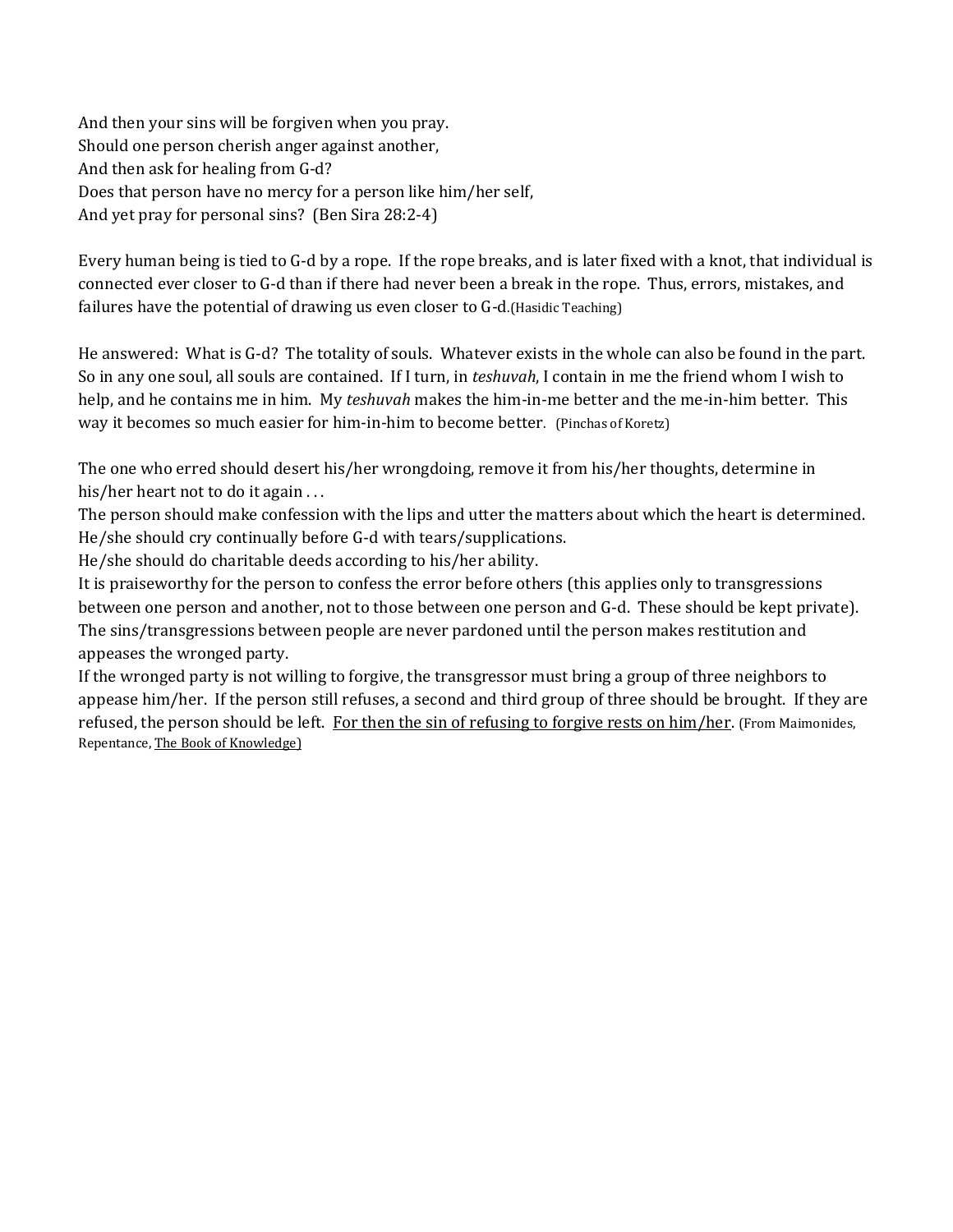#### *Psalm 27, as translated by Rabbi Zalman Schachter-Shalomi*

*Yah! You are my light. You are my savior. Whom need I dread? Yah, with you as my strong protector who can make me panic? When hateful bullies gang up on me, wanting to harass me, to oppress and terrorize me They are the ones who stumble and fall. Even if a gang surrounds me my heart is not weakened. If a battle is joined around me my trust in You is firm. Only one thing do I ask of You, Yah: Just this alone do I seek, I want to be at home with you, Yah, All the days of my life. I want to delight in seeing You. Seeing You when I come to visit You in Your temple. You hide me in your sukkah on a foul day. You conceal me unseen in Your tent. You also raise me beyond anyone's reach And now, as You have held my head high despite the presence of my powerful foes I prepare to celebrate and thrill, singing and making music to You, Yah! Listen, Yah, to the sound of my cry And, being kind, answer me! My heart has said, I turn to seek you. Your presence is what I beg for Don't hide Your face from me. Don't just put me down, You who have been my helper. Don't abandon me, don't forsake me, G-d my support. Though my father and my mother have left me You, Yah, will hold me securely. Please teach me Your way. Teach me Your way and guide me on the straight path. Discourage those who defame me Because false witnesses stood up against me belching out violence. Don't let me become the victim of my foes. I wouldn't have survived If I hadn't hoped that I would see, yet, Your goodness, G-d, fully alive on earth. So I tell you, my friends: you too hope to Yah! Be sturdy! And make strong your heart. And most of all, keep hoping to Yah.*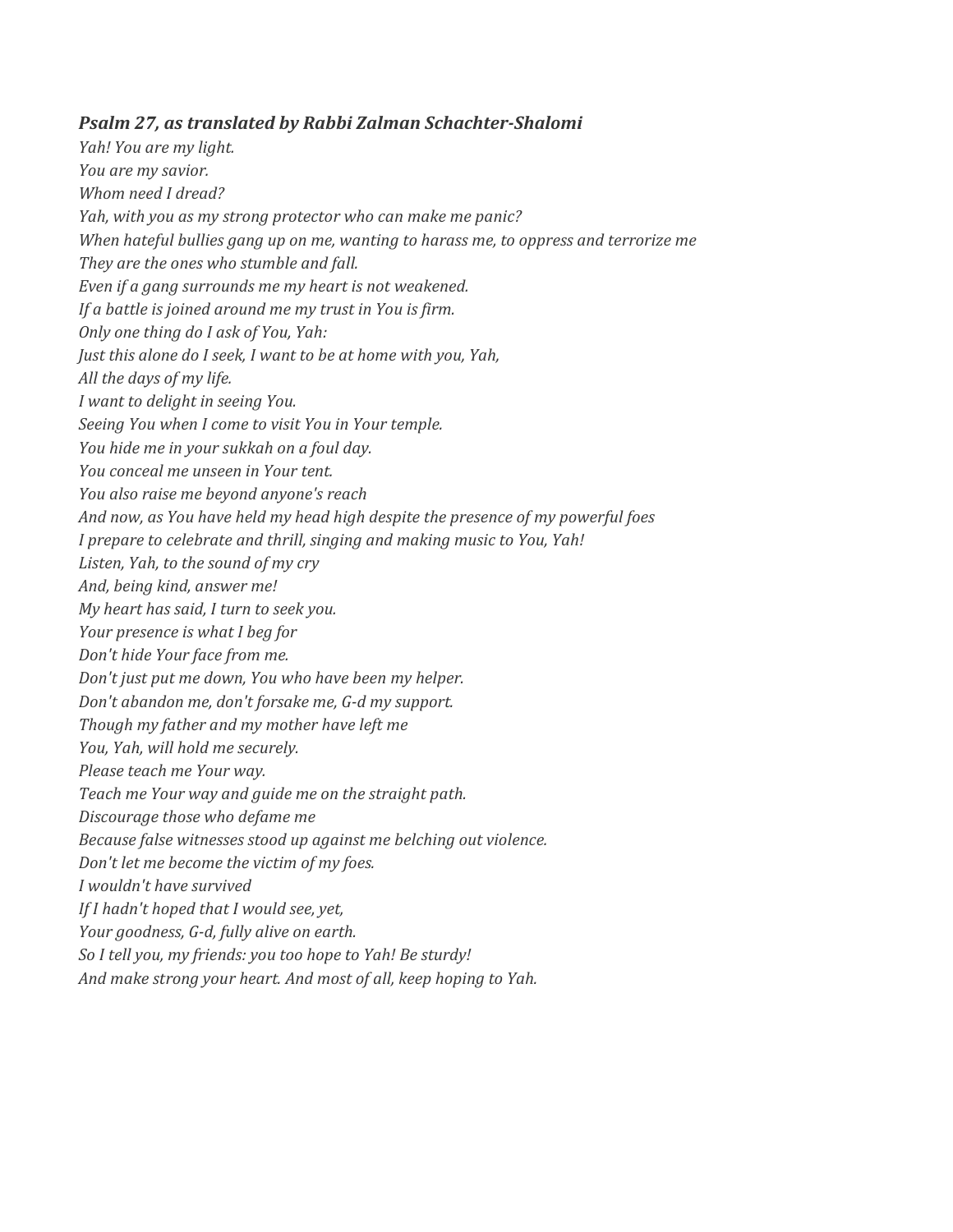| Sun                      | Mon                      | Tue                      | Wed                                 | Thu                      | Fri                                                                                                                  | Sat                                                                                                             |
|--------------------------|--------------------------|--------------------------|-------------------------------------|--------------------------|----------------------------------------------------------------------------------------------------------------------|-----------------------------------------------------------------------------------------------------------------|
| September<br>2016        |                          |                          |                                     | 1<br>28th of Av, 5776    | $\overline{\mathbf{2}}$<br>29th of Av, 5776<br>7:27 pm Candle<br>lighting<br><b>Friday eve services</b><br>7:00 p.m. | 3<br>30th of Av, 5776<br><b>Rosh Chodesh</b><br>Elul $10:45$ services<br>8:37 pm Havdalah<br>$(54 \text{ min})$ |
| 4<br>1st of Elul, 5776   | 5<br>2nd of Elul, 5776   | 6<br>3rd of Elul, 5776   | $\overline{7}$<br>4th of Elul, 5776 | 8<br>5th of Elul, 5776   | 9<br>6th of Elul, 5776<br>7:13 pm Candle<br>lighting                                                                 | 10<br>7th of Elul, 5776<br>8:23 pm Havdalah<br>$(54 \text{ min})$                                               |
| 11<br>8th of Elul, 5776  | 12<br>9th of Elul, 5776  | 13<br>10th of Elul, 5776 | 14<br>11th of Elul, 5776            | 15<br>12th of Elul, 5776 | 16<br>13th of Elul, 5776<br>6:58 pm Candle<br>lighting Friday eve<br>services 7:00 p.m.                              | 17<br>14th of Elul, 5776<br>10:45 services<br>8:08 pm Havdalah<br>$(54 \text{ min})$                            |
| 18<br>15th of Elul, 5776 | 19<br>16th of Elul, 5776 | 20<br>17th of Elul, 5776 | 21<br>18th of Elul, 5776            | 22<br>19th of Elul, 5776 | 23<br>20th of Elul, 5776<br>6:44 pm Candle<br>lighting                                                               | 24<br>21st of Elul, 5776<br>7:54 pm Havdalah<br>$(54 \text{ min})$<br><b>Selichot 8:00</b><br>p.m.              |
| 25<br>22nd of Elul, 5776 | 26<br>23rd of Elul, 5776 | 27<br>24th of Elul, 5776 | 28<br>25th of Elul, 5776            | 29<br>26th of Elul, 5776 | 30<br>27th of Elul, 5776<br>6:30 pm Candle<br>lighting                                                               |                                                                                                                 |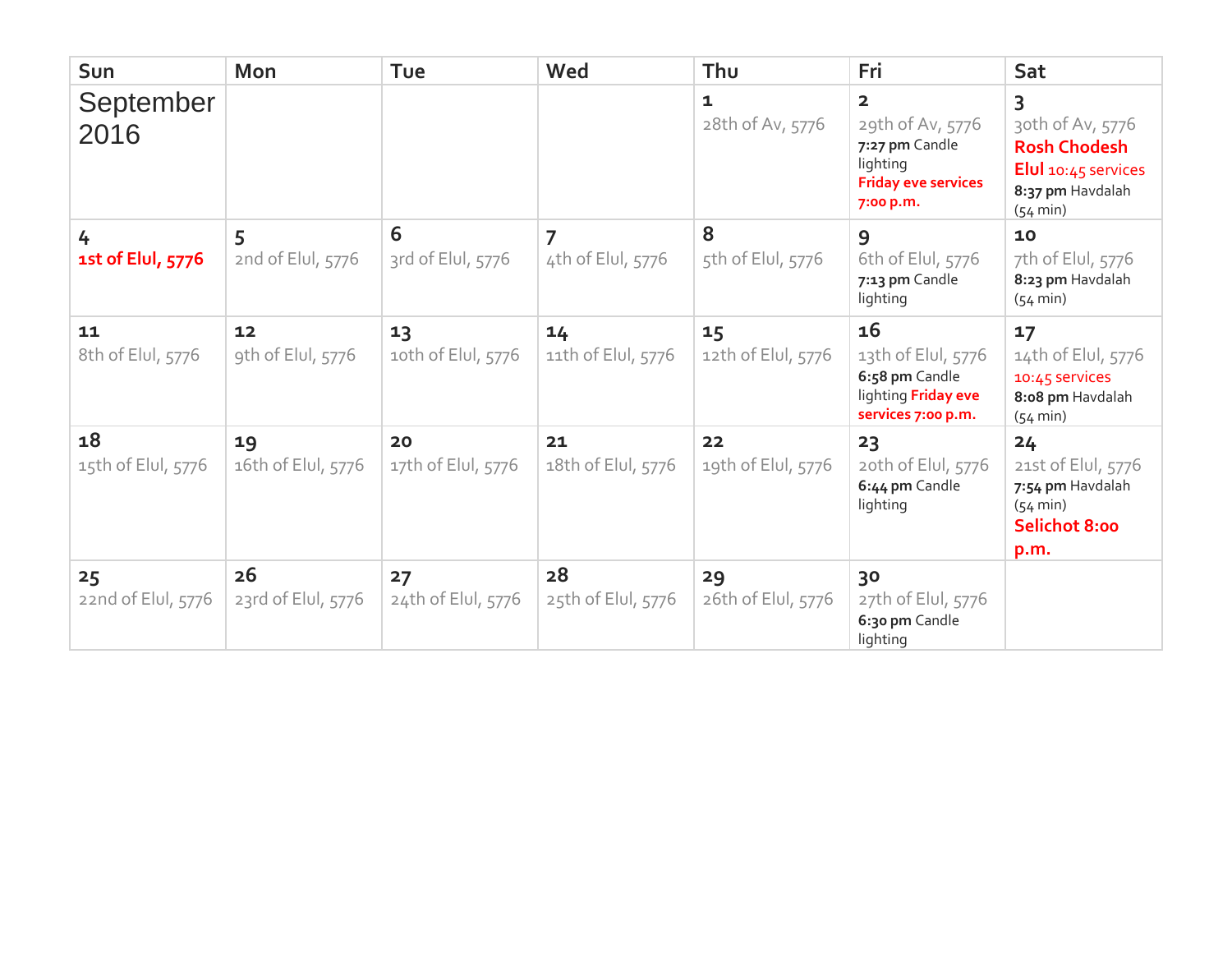| Sun                                                                                                                   | Mon                                                                                      | Tue                                                                                                      | Wed                                                                         | Thu                            | Fri                                                                                                      | Sat                                                                                         |
|-----------------------------------------------------------------------------------------------------------------------|------------------------------------------------------------------------------------------|----------------------------------------------------------------------------------------------------------|-----------------------------------------------------------------------------|--------------------------------|----------------------------------------------------------------------------------------------------------|---------------------------------------------------------------------------------------------|
| October<br>2016                                                                                                       |                                                                                          |                                                                                                          |                                                                             |                                |                                                                                                          | $\mathbf{1}$<br>28th of Elul, 5776<br>7:40 p Havdalah                                       |
| $\mathbf{2}$<br>29th of Elul, 5776<br>6:26 pm Can light.<br><b>Erev Rosh</b><br><b>HaShanah</b><br>7:00 p.m. services | 3<br>1st of Tishrei, 5777<br><b>Rosh Hashanah</b><br>Day 5777 7:36 pm<br>Candle lighting | 4<br>2nd of Tishrei,<br>5777<br>Rosh HaShanah<br>Day 2 7:34 pm<br>Havdalah                               | 5<br>3rd of Tishrei,<br>5777                                                | 6<br>4th of Tishrei,<br>5777   | $\overline{7}$<br>5th of Tishrei,<br>5777<br>6:16 pm Candle<br>lighting Friday eve<br>services 7:00 p.m. | 8<br>6th of Tishrei,<br>5777 Shabbat<br><b>Shuvah</b><br>10:45 services<br>7:26 pm Havdalah |
| 9<br>7th of Tishrei, 5777                                                                                             | 10<br>8th of Tishrei, 5777                                                               | 11<br>9th of Tishrei,<br>5777<br><b>Kol Nidre</b><br>6:08 pm Can. Light.<br>7:00 p.m. services<br>at KHN | 12<br>10th of Tishrei,<br>5777<br><b>Yom Kippur Day</b><br>7:18 pm Havdalah | 13<br>11th of Tishrei,<br>5777 | 14<br>12th of Tishrei,<br>5777<br>6:02 pm Candle<br>lighting                                             | 15<br>13th of Tishrei,<br>5777<br>7:12 pm Havdalah                                          |
| 16<br>14th of Tishrei,<br>5777 Sukkah<br><b>Building</b> ; Erev<br>Sukkot 5:58 pm Candle<br>lighting                  | 17<br>15th of Tishrei,<br>5777<br>Sukkot I<br>7:08 pm Candle<br>lighting                 | 18<br>16th of Tishrei,<br>5777<br><b>Sukkot II</b><br>7:07pm Havdalah                                    | 19<br>17th of Tishrei,<br>5777                                              | 20<br>18th of Tishrei,<br>5777 | 21<br>19th of Tishrei,<br>5777<br>5:49 pm Candle<br>lighting Friday eve<br>services 7:00 p.m.            | 22<br>20th of Tishrei,<br>5777<br>10:45 Services<br>6:59 pm Havdalah<br>$(54 \text{ min})$  |
| 23<br>21st of Tishrei,<br>5777<br><b>Simchat Torah</b><br>6:00 pm at KHN<br>5:46 pm Can. light.                       | 24<br>22nd of Tishrei,<br>5777<br>Shmini Atzeret<br>6:56 pm Candle<br>lighting           | 25<br>23rd of Tishrei,<br>5777<br>6:54 pm Havdalah<br>$(54 \text{ min})$                                 | 26<br>24th of Tishrei,<br>5777                                              | 27<br>25th of Tishrei,<br>5777 | 28<br>26th of Tishrei,<br>5777<br>5:37 pm Candle<br>lighting                                             | 29<br>27th of Tishrei,<br>5777<br>6:48 pm Havdalah<br>$(54 \text{ min})$                    |

| 30                                                | าฯ<br>54 |  |  |  |
|---------------------------------------------------|----------|--|--|--|
| $\vert$ 28th of Tishrei, $\vert$ 29th of Tishrei, |          |  |  |  |
| 577                                               | ----     |  |  |  |